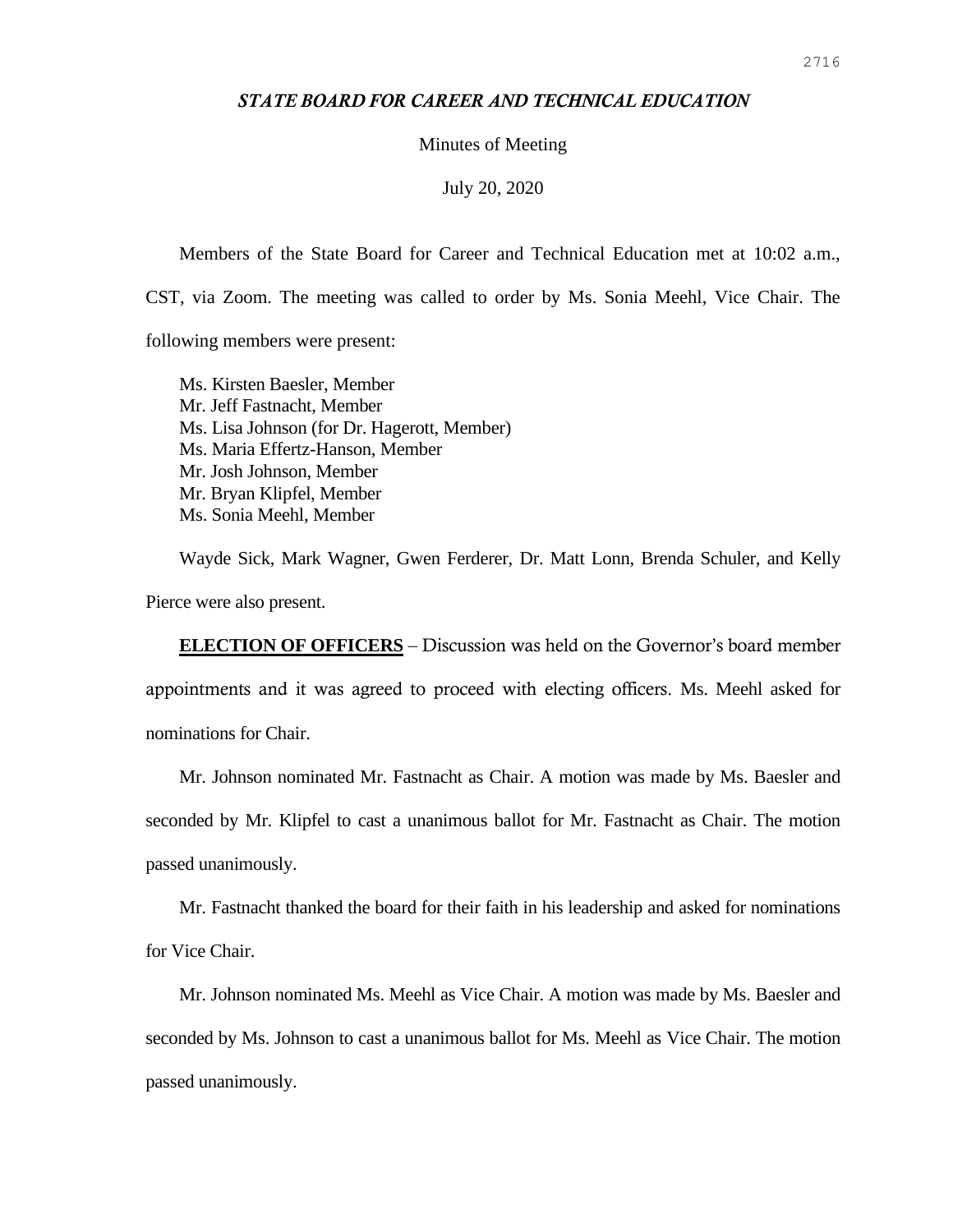**CONSIDERATION OF JUNE 15, 2020 MINUTES** – A motion was made by Ms. Meehl and seconded by Mr. Johnson to approve the minutes of the June 15, 2020 meeting. The motion passed unanimously.

**STATE DIRECTOR'S REPORT** – Mr. Sick reported there were no financial reports as final payments are being processed for the fiscal year end. The reports will be available at the next meeting.

CTE staff update – Ms. Julie Hersch has been hired as the Career Resource Network Supervisor and Ms. Annie Dukart has been hired as the Family and Consumer Sciences Education and Marketing Education Administrative Assistant. They will begin employment with CTE on August 3.

Reserve Fund Grants – Six Innovation Grants were submitted and are currently being reviewed to determine awards.

Mr. Sick reported on meetings and activities he has been involved in which included: CTE/CDE Governor's Office Strategy Review; K-12 Education Coordination Council; Education Policy Committee; Legislative Audit and Fiscal Review Committee; Choice Ready Committee; Marketplace for Kids Board Meeting; WDC Meeting; and, ELDAC Meeting regarding possible dental assistant programs in high schools.

Upcoming meetings and activities Mr. Sick will be involved in include: Innovation in Education Summit; ND State Electrical Board meeting; Teacher Support Programs meeting; Virtual Centers meeting; and, PDC activities.

Mr. Sick also reported that the CTE/CDE budget will be submitted to OMB by August 15.

Discussion was held on the Governor's Smart Restart for Schools and concerns for CTE programs, hands-on, virtual and classroom learning.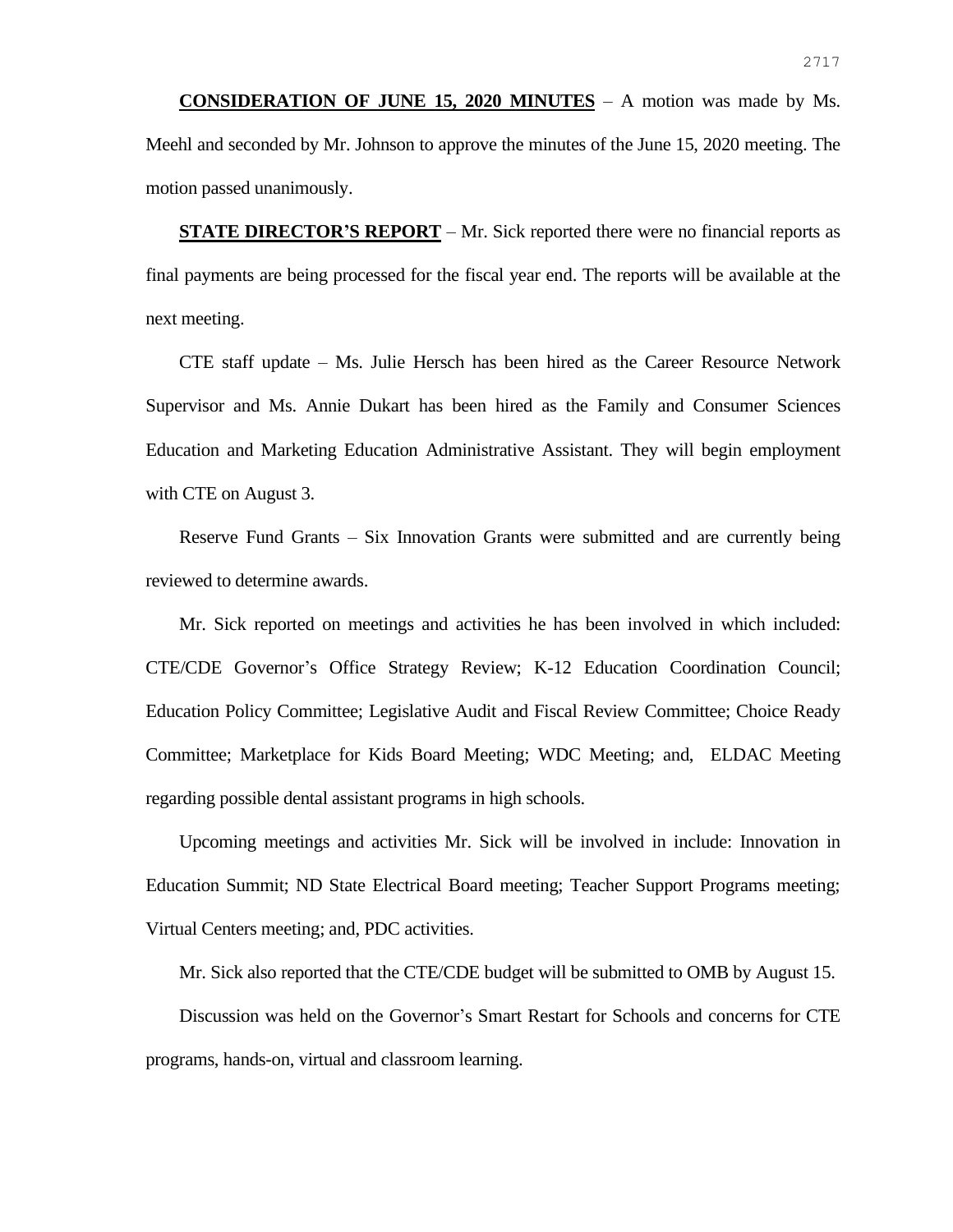Following further discussion on reference material/guides/other information that could be helpful to schools, Ms. Baesler responded that she will provide the Returning to School Toolkit for Principals document to the Board.

The Board thanked Mr. Sick for his report.

**CDE REPORT** – Dr. Lonn reviewed course popularity information, CDE organizational objectives and results for 2019-20, and dashboard information.

Discussion was held on virtual options that CDE may be asked to provide due to the pandemic, potential enrollment increases, course content, the need for additional instructors, and the possibility of using instructors that are under contract in schools. Dr. Lonn responded that the CDE Management Team is working on measures to put into place to fulfill requests and felt that CDE has the infrastructure to meet requests but will continue to review and improve processes.

Discussion continued on future needs and the possibility of requesting CARES Act funding through the Emergency Commission.

**PROPOSED 2021-23 CTE/CDE BIENNIUM BUDGET** –Mr. Sick explained the initial 2021-23 Biennium Budget proposal stating that the budget reflects not only the 10% required reduction but also a worst-case scenario.

Mr. Sick then reviewed the optional budget considerations, reporting that OMB and the Governor's Office informed agencies that optional considerations cannot be to restore cuts and budget proposals should be transformative, not incremental.

Discussion was held on the proposed worst-case scenario information and Mr. Sick reported that he, along with staff, are working to provide a budget that is impactful and effective. The Board was asked to provide any feedback or guidance in preparing the budget that will be submitted to OMB by August 15.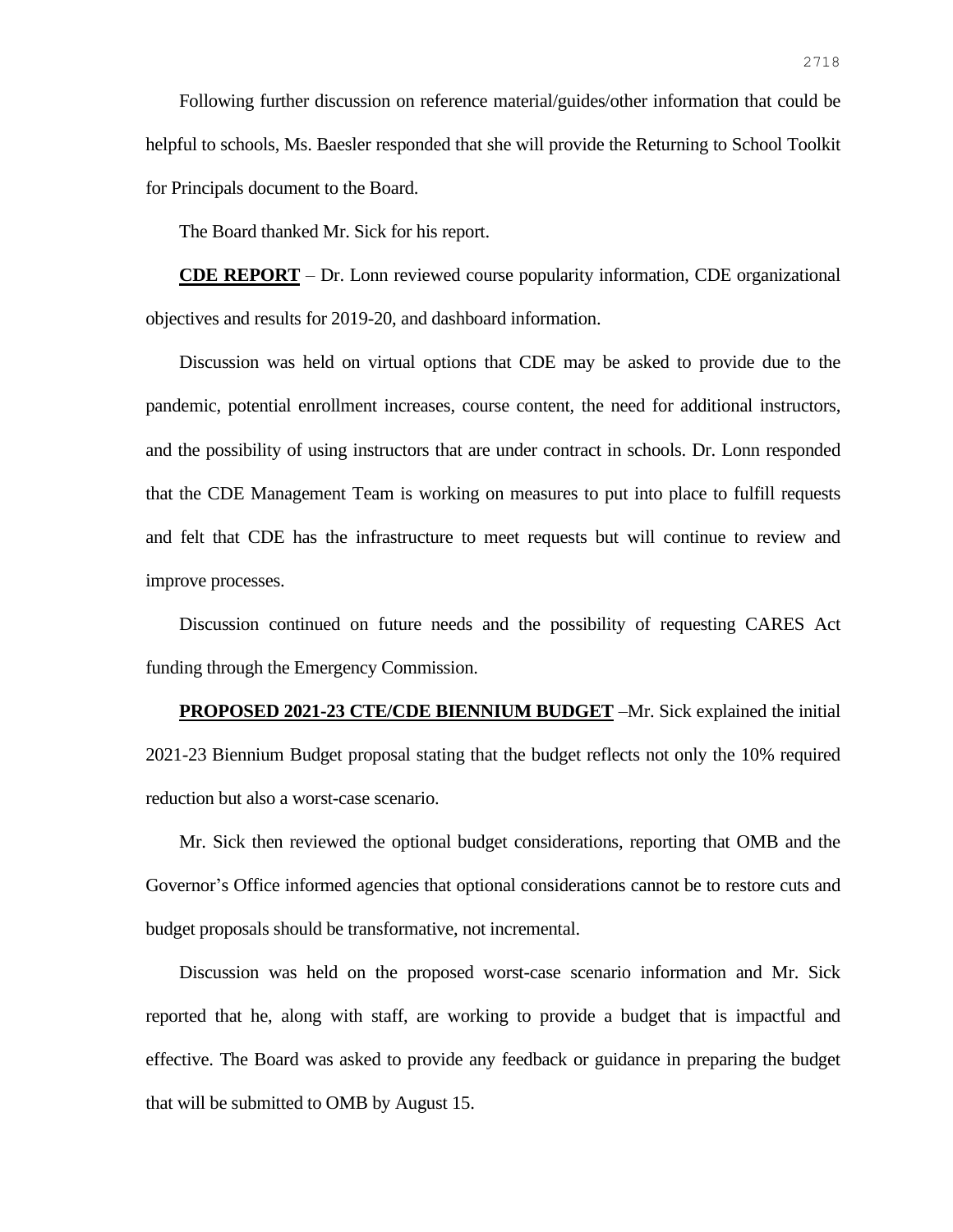Discussion continued on the initial budget proposal and the Board agreed on the importance to be transparent with schools and legislators and continue to keep stakeholders informed.

**STATE DIRECTOR'S EVALUATION** – Mr. Sick provided a background of the evaluation process for the State Director position and completed a self-evaluation on critical accountabilities, leadership competencies and goals and objectives, as requested.

Discussion was held on the timeline and actions the Board could take: (1) accept the selfevaluation as their own; or, (2) have the Board complete their own evaluation.

Mr. Sick then reviewed his self-evaluation and reported on three goals for the next fiscal year.

Discussion was held on the goals, are they achievable, should there be sub-goals, what outside factors such as legislative action could factor into the goals, the importance that an evaluation should be a measure of an individual's abilities, and the evaluation should reflect what the Board sees.

Discussion continued on the evaluation document, job description, CTE's Strategic Plan, CTE's and CDE's mission and vision, and blending CTE and CDE as one.

Following further discussion, Mr. Sick reported that he will work on the goals, job description, and review and update the Strategic Plan and asked for additional feedback. The updated information will be provided at the November meeting.

Upon further discussion, the Board agreed that they were comfortable with the selfevaluation. A motion was made by Ms. Meehl and seconded by Mr. Klipfel to approve the selfevaluation as the Board's annual evaluation. The roll call vote was as follows:

Ms. Meehl- aye Mr. Johnson – absent and not voting Ms. Effertz-Hanson – aye Ms. Baesler – aye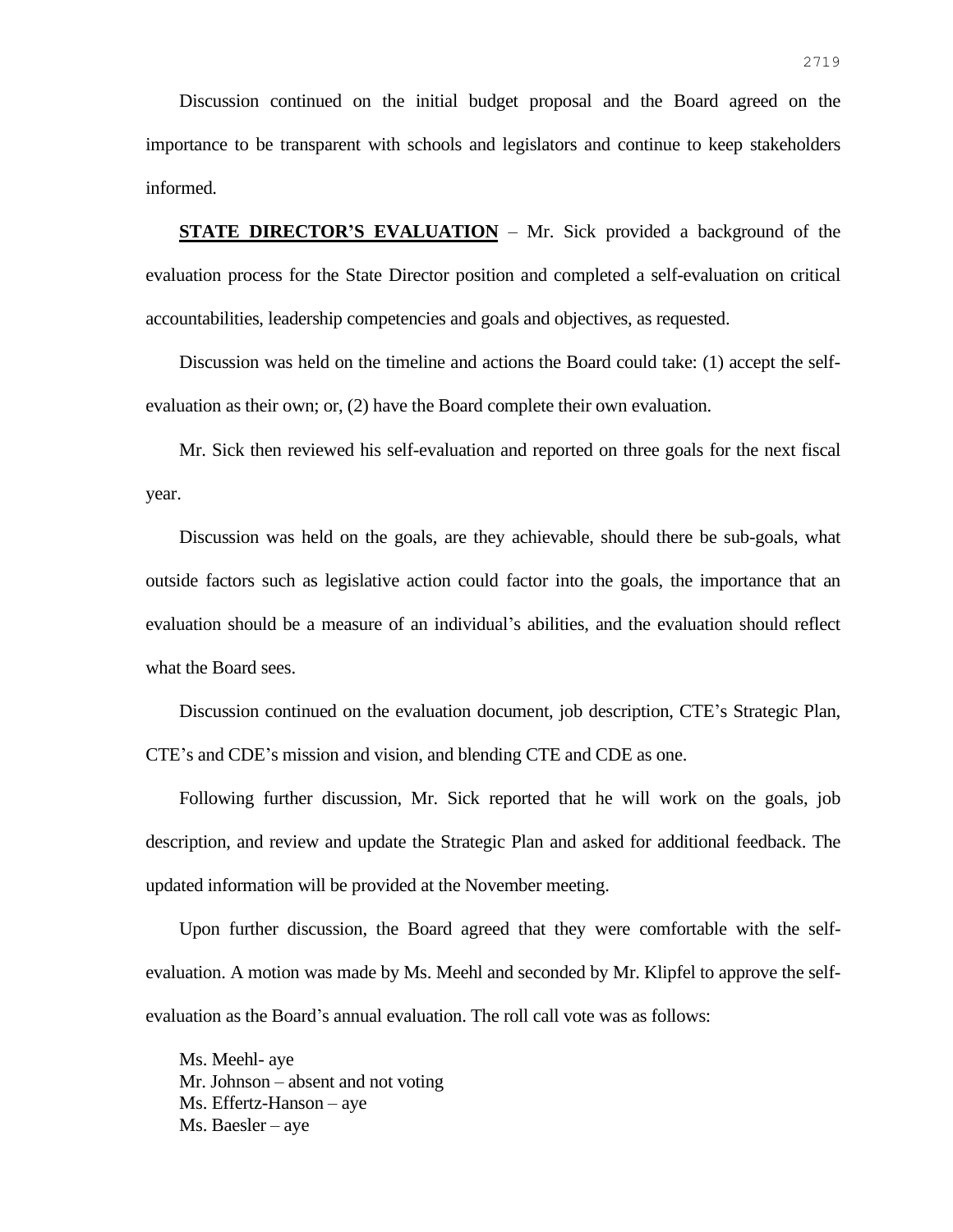Ms. Johnson - aye Mr. Klipfel - aye Mr. Fastnacht – aye

The motion passed unanimously.

**SALARY ADMINISTRATION** – Ms. Schuler explained the salary administration for CTE and CDE staff and the history of salary increases for the State Director position.

Discussion was held on the performance ratings and salary increase percentages. Mr. Sick explained the discrepancies between CTE and CDE increases and definitions. It was agreed that CTE and CDE salary administration should be aligned.

Discussion was then held on how other boards evaluate their directors and how salaries compare.

Following further discussion on the average percentage increase of CTE and CDE employees, A motion was made by Ms. Meehl and seconded by Ms. Effertz-Hanson to approve a 2.5%/\$255.00 per month salary increase. The roll call vote was as follows:

Ms. Meehl - aye Ms. Effertz-Hanson – aye Ms. Baesler – aye Ms. Johnson - aye Mr. Klipfel - aye Mr. Fastnacht – aye

The motion passed unanimously.

The Board thanked Mr. Sick for his service and dedication over the past year.

## **PROFESSIONAL DEVELOPMENT CONFERENCE UPDATE** – Mr. Wagner invited board members to the virtual opening session and awards ceremony on August 10. A link to the session will be sent when it becomes available. The Board was also invited to attend program areas sessions throughout August 10-12, that will be provided both virtually as well as some in-person sessions. All PDC information will be on posted to the CTE website.